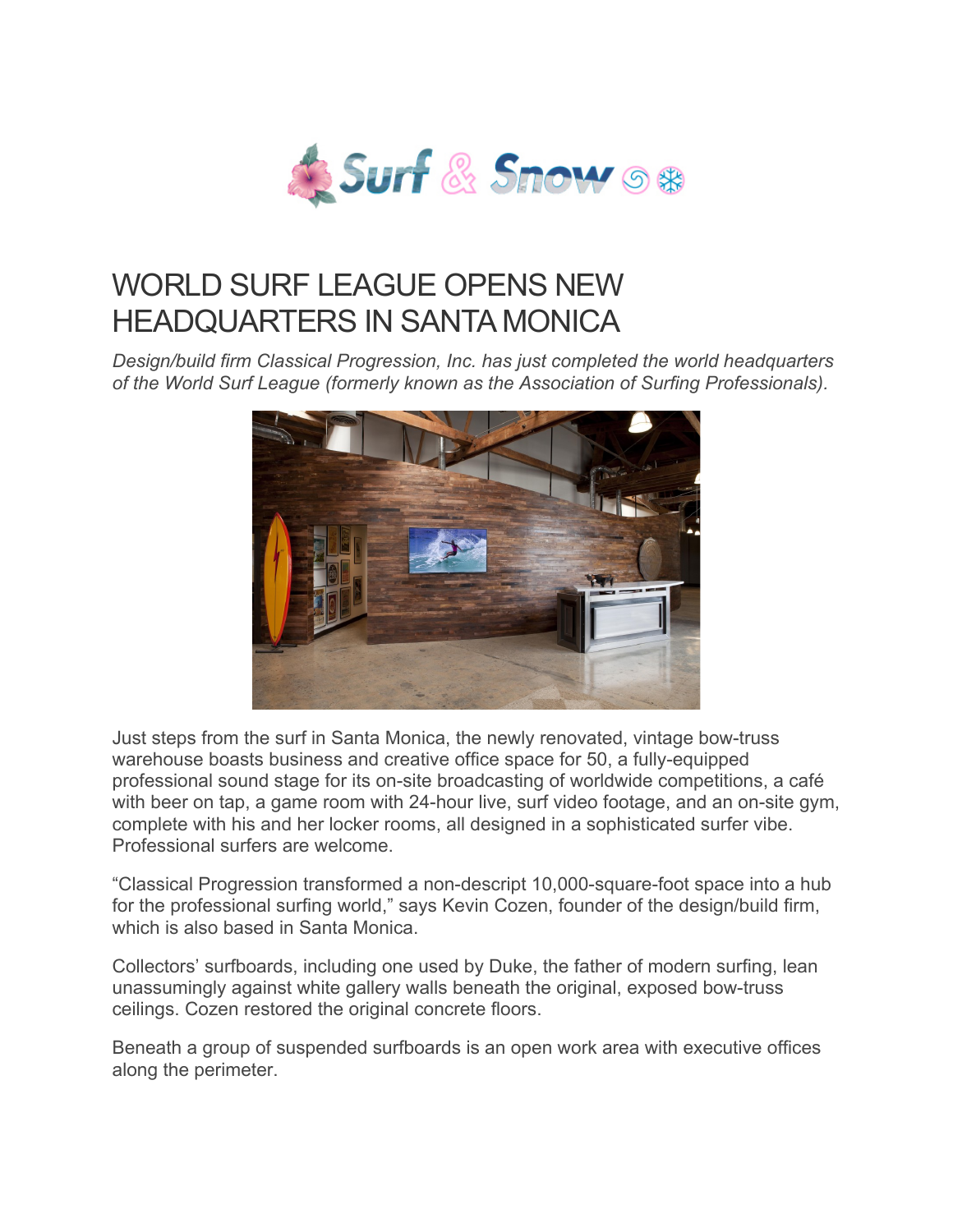Organic, reclaimed materials are used throughout. Indeed, the most eye-catching element is an undulating spine, finished with aged mahogany wine-barrel staves, that meanders through the space. As you follow the wave-like form, you are gently nudged into dedicated environments for filming, editing, socializing, exercising and conducting meetings, along with the essential offices for creative and business departments.

Cozen claims that this wall, the most impressive aspect of the design, was actually his solution to the greatest design challenge. "The entrance was to be located at the inside corner of the building's L-shaped plan, which would have made for a sharp and uncomfortable transition from one side of the building to the other," says Cozen. "Our solution was to create a three-dimensional curving wall that would manipulate circulation throughout the space, separate public and private areas, and represent the movement of the ocean."

Cozen is known for incorporating soulful, reclaimed materials into his projects, which he believes enhances the character of a space. A vintage bar from the 1920's became the café centerpiece; oversized vintage doors from one of Bob Hope's estates have been repurposed as the game room entrance; and the CEO's sliding entrance door rolls on skateboard wheels.



According to Chris Payne, CFO of World Surf League, "Classical Progression instantly understood our company's culture and created an inspiring and comfortable environment for us to conduct business and enjoy our days at the office."

## **About Classical Progression:**

A design-build firm based in Santa Monica, CA, Classical Progression, Inc. is known for deftly fusing recycled materials, architectural antiques and today's innovative technologies and building techniques into modern settings, creating environments possessed of a timeless feeling, regardless of size, location and function.